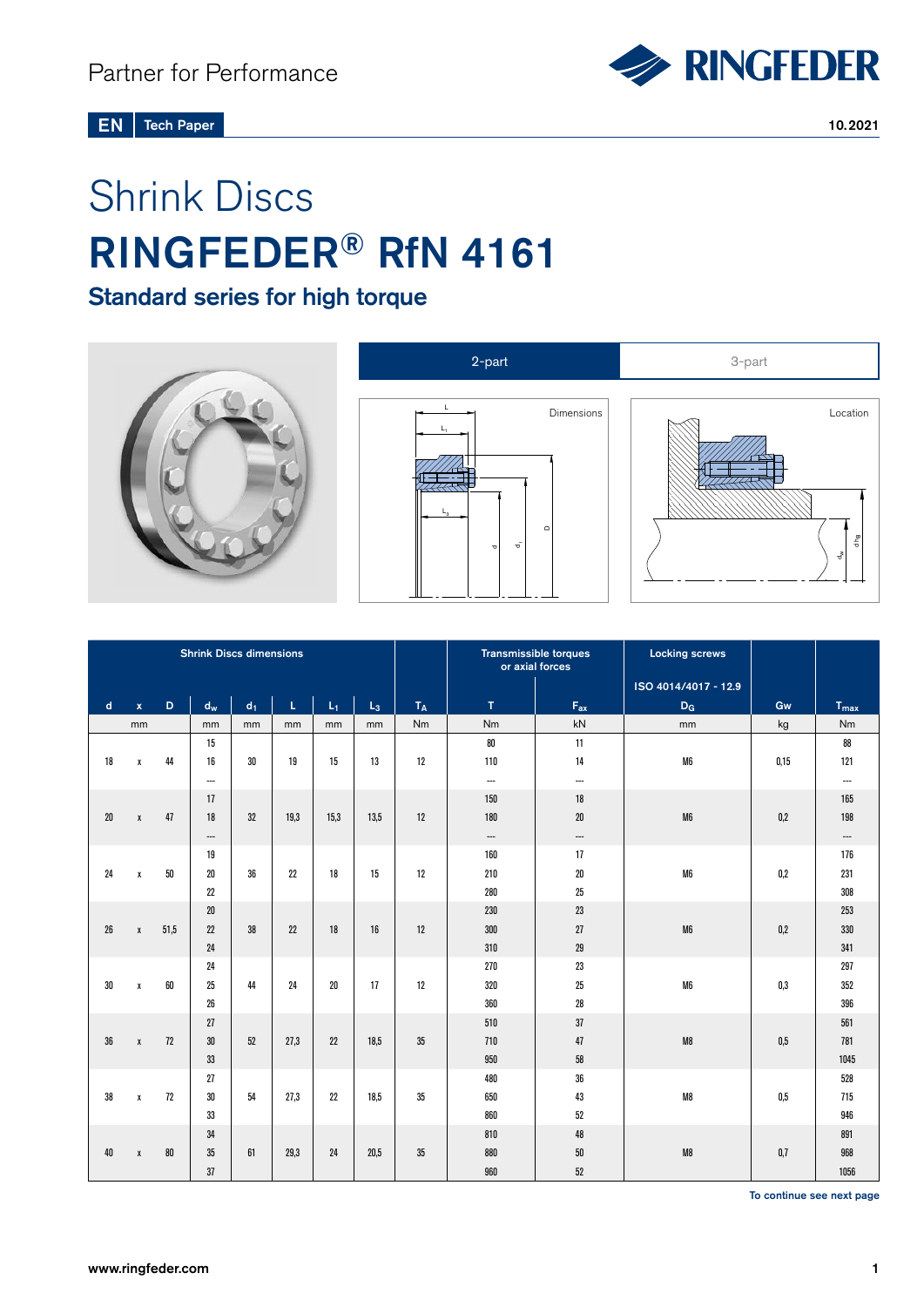

EN Tech Paper 10.2021

# Shrink Discs RINGFEDER® RfN 4161

|             |                    |     | <b>Shrink Discs dimensions</b> |       |      |       |       |                         |              | <b>Transmissible torques</b><br>or axial forces | <b>Locking screws</b> |         |                |
|-------------|--------------------|-----|--------------------------------|-------|------|-------|-------|-------------------------|--------------|-------------------------------------------------|-----------------------|---------|----------------|
|             |                    |     |                                |       |      |       |       |                         |              |                                                 | ISO 4014/4017 - 12.9  |         |                |
| $\mathbf d$ | $\bar{\mathbf{x}}$ | D   | $\mathbf{d}_{\mathbf{w}}$      | $d_1$ | Ĺ.   | $L_1$ | $L_3$ | $\mathsf{T}_\mathsf{A}$ | T            | $F_{ax}$                                        | $D_G$                 | Gw      | $T_{max}$      |
|             | mm                 |     | mm                             | mm    | mm   | mm    | mm    | Nm                      | Nm           | kN                                              | mm                    | kg      | Nm             |
|             |                    |     | 35                             |       |      |       |       |                         | 800          | $52\,$                                          |                       |         | 880            |
| 44          | X                  | 80  | 36                             | 61    | 29,3 | 24    | 20,5  | 35                      | 890          | 57                                              | M8                    | 0,6     | 979            |
|             |                    |     | 37                             |       |      |       |       |                         | 1050         | 60                                              |                       |         | 1155           |
|             |                    |     | 38                             |       |      |       |       |                         | 1500         | 79                                              |                       |         | 1650           |
| 50          | $\pmb{\chi}$       | 90  | 40                             | 68    | 31,3 | 26    | 22    | 35                      | 1700         | 87                                              | M8                    | 0,8     | 1870           |
|             |                    |     | 42                             |       |      |       |       |                         | 2000         | 94                                              |                       |         | 2200           |
|             |                    |     | 42                             |       |      |       |       |                         | 1600         | 78                                              |                       |         | 1760           |
| 55          | X                  | 100 | 45                             | 72    | 34,3 | 29    | 25    | 35                      | 2000         | 88                                              | M8                    | 1,1     | 2200           |
|             |                    |     | 48                             |       |      |       |       |                         | 2400         | 99                                              |                       |         | 2640           |
|             |                    |     | 48                             |       |      |       |       |                         | 2200         | 92                                              |                       |         | 2420           |
| 60          | $\pmb{\chi}$       | 110 | $50\,$                         | 80    | 34,3 | 29    | 24,5  | 35                      | 2500         | 98                                              | M8                    | 1,3     | 2750           |
|             |                    |     | 52                             |       |      |       |       |                         | 2700         | 105                                             |                       |         | 2970           |
|             |                    |     | 48                             |       |      |       |       |                         | 2200         | 92                                              |                       |         | 2420           |
| 62          | X                  | 110 | 50                             | 80    | 34,3 | 29    | 24,5  | 35                      | 2500         | 98                                              | M8                    | 1,3     | 2750           |
|             |                    |     | 52                             |       |      |       |       |                         | 2700         | 105                                             |                       |         | 2970           |
|             |                    |     | $50\,$                         |       |      |       |       |                         | 2400         | 94                                              |                       |         | 2640           |
| 68          | $\pmb{\chi}$       | 115 | 55                             | 86    | 34,3 | 29    | 24,5  | 35                      | 3000         | 111                                             | M8                    | 1,4     | 3300           |
|             |                    |     | 60                             |       |      |       |       |                         | 3800         | 128                                             |                       |         | 4180           |
|             |                    |     | 55                             |       |      |       |       |                         | 3700         | 135                                             |                       |         | 4070           |
| 75          | X                  | 138 | 60                             | 100   | 37,5 | 31    | 26,3  | $70\,$                  | 4700         | 156                                             | M10                   | 2,3     | 5170           |
|             |                    |     | 65                             |       |      |       |       |                         | 5800         | 177                                             |                       |         | 6380           |
|             |                    |     | 60                             |       |      |       |       |                         | 4200         | 141                                             |                       |         | 4620           |
| 80          | χ                  | 141 | 65                             | 104   | 37,5 | 31    | 26    | 70                      | 5200         | 160                                             | M10                   | 2,3     | 5720           |
|             |                    |     | 70                             |       |      |       |       |                         | 6300         | 180                                             |                       |         | 6930           |
|             |                    |     | 65                             |       |      |       |       |                         | 5900         | 186                                             |                       |         | 6490           |
| 85          | χ                  | 155 | 70                             | 114   | 45   | 38    | 34    | 70                      | 7200         | 204                                             | M10                   | 3,7     | 7920           |
|             |                    |     | 75                             |       |      |       |       |                         | 8500         | 227                                             |                       |         | 9350           |
|             |                    |     | 65                             |       |      |       |       |                         | 5900         | 182                                             |                       |         | 6490           |
| 90          | $\pmb{\chi}$       | 155 | 70                             | 114   | 45   | 38    | 33    | 70                      | 7200         | 204                                             | M10                   | 3,5     | 7920           |
|             |                    |     | 75<br>70                       |       |      |       |       |                         | 8500<br>7400 | 227<br>213                                      |                       |         | 9350<br>8140   |
| 95          |                    | 170 | 75                             | 124   | 49,5 | 43    | 37,5  | $70\,$                  | 8900         | 236                                             | M10                   | 4,9     | 9790           |
|             | χ                  |     | 80                             |       |      |       |       |                         | 10400        | 260                                             |                       |         |                |
|             |                    |     | 80                             |       |      |       |       |                         | 15000        | $370\,$                                         |                       |         | 11440<br>16500 |
| 100         | $\pmb{\chi}$       | 185 | 85                             | 139   | 56,5 | 49    | 43    | 121                     | 17300        | $400\,$                                         | M12                   | $6,\!7$ | 19030          |
|             |                    |     | $90\,$                         |       |      |       |       |                         | 19600        | 430                                             |                       |         | 21560          |
|             |                    |     | ${\bf 80}$                     |       |      |       |       |                         | 13900        | 348                                             |                       |         | 15290          |
| 105         | $\pmb{\chi}$       | 185 | 85                             | 139   | 56,5 | 49    | 43    | 121                     | 16100        | 380                                             | M12                   | $6,\!4$ | 17710          |
|             |                    |     | $90\,$                         |       |      |       |       |                         | 18600        | 434                                             |                       |         | 20460          |
|             |                    |     | ${\bf 80}$                     |       |      |       |       |                         | 15500        | $380\,$                                         |                       |         | 17050          |
| 110         | $\pmb{\chi}$       | 185 | 85                             | 139   | 56,5 | 49    | 43    | 121                     | 17800        | 410                                             | M12                   | 6,1     | 19580          |
|             |                    |     | $90\,$                         |       |      |       |       |                         | $20000\,$    | 440                                             |                       |         | 22000          |
|             |                    |     | 85                             |       |      |       |       |                         | 17200        | 405                                             |                       |         | 18920          |
| 115         | $\pmb{\chi}$       | 200 | $90\,$                         | 150   | 62,5 | 55    | 48    | 121                     | 19900        | 443                                             | M12                   | 8       | 21890          |
|             |                    |     | 95                             |       |      |       |       |                         | 22900        | 482                                             |                       |         | 25190          |
|             |                    |     | 85                             |       |      |       |       |                         | 17300        | 405                                             |                       |         | 18920          |
| 120         | $\pmb{\chi}$       | 200 | $90\,$                         | 150   | 62,5 | 55    | 48    | 121                     | 19900        | 443                                             | M12                   | $7,\!7$ | 21890          |
|             |                    |     | $95\,$                         |       |      |       |       |                         | 22900        | 482                                             |                       |         | 25190          |

To continue see next page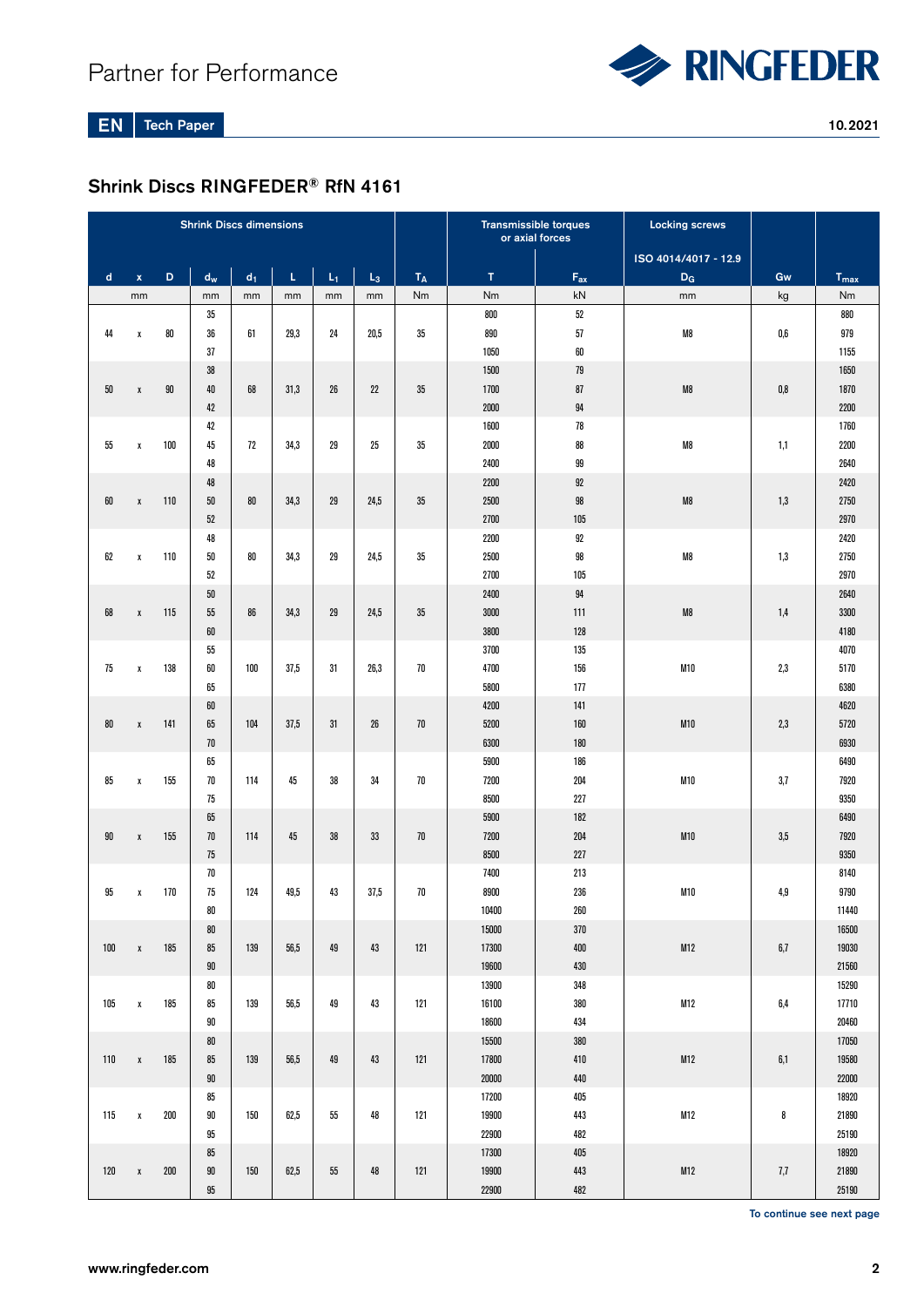

EN Tech Paper 10.2021

# Shrink Discs RINGFEDER® RfN 4161

| <b>Shrink Discs dimensions</b> |              |     |       |                |      |       |       |       | <b>Transmissible torques</b><br>or axial forces |                            | <b>Locking screws</b> |      |                  |
|--------------------------------|--------------|-----|-------|----------------|------|-------|-------|-------|-------------------------------------------------|----------------------------|-----------------------|------|------------------|
|                                |              |     |       |                |      |       |       |       |                                                 |                            | ISO 4014/4017 - 12.9  |      |                  |
| $\mathsf{d}$                   | $\mathbf x$  | D   | $d_w$ | d <sub>1</sub> | L    | $L_1$ | $L_3$ | $T_A$ | $\mathsf{T}$                                    | $\mathsf{F}_{\mathsf{ax}}$ | $D_G$                 | Gw   | $T_{\text{max}}$ |
|                                | mm           |     | mm    | mm             | mm   | mm    | mm    | Nm    | Nm                                              | kN                         | mm                    | kg   | Nm               |
|                                |              |     | 90    |                |      |       |       |       | 19200                                           | 420                        |                       |      | 21120            |
| 125                            | χ            | 215 | 95    | 157            | 60,5 | 53    | 46,5  | 121   | 21700                                           | 450                        | M12                   | 9    | 23870            |
|                                |              |     | 100   |                |      |       |       |       | 24400                                           | 480                        |                       |      | 26840            |
|                                |              |     | 95    |                |      |       |       |       | 25900                                           | 540                        |                       |      | 28490            |
| 130                            | $\pmb{\chi}$ | 230 | 100   | 172            | 65,5 | 58    | 51    | 121   | 29000                                           | 580                        | M12                   | 11,5 | 31900            |
|                                |              |     | 110   |                |      |       |       |       | 36000                                           | 650                        |                       |      | 38600            |
|                                |              |     | 95    |                |      |       |       |       | 21450                                           | 452                        |                       |      | 23595            |
| 135                            | $\pmb{\chi}$ | 230 | 100   | 172            | 67   | 58    | 51    | 190   | 24300                                           | 486                        | M14                   | 11,1 | 26730            |
|                                |              |     | 110   |                |      |       |       |       | 30500                                           | 555                        |                       |      | 33500            |
|                                |              |     | 100   |                |      |       |       |       | 25300                                           | 500                        |                       |      | 27830            |
| 140                            | $\pmb{\chi}$ | 230 | 105   | 172            | 67   | 58    | 51    | 190   | 28000                                           | 530                        | M14                   | 10,7 | 30800            |
|                                |              |     | 115   |                |      |       |       |       | 35600                                           | 610                        |                       |      | 39160            |
|                                |              |     | 110   |                |      |       |       |       | 37000                                           | 673                        |                       |      | 40700            |
| 150                            | $\pmb{\chi}$ | 263 | 120   | 190            | 71   | 62    | 55    | 190   | 45300                                           | 754                        | M14                   | 16,3 | 49830            |
|                                |              |     | 125   |                |      |       |       |       | 49700                                           | 795                        |                       |      | 54670            |
|                                |              |     | 110   |                |      |       |       |       | 33000                                           | 600                        |                       |      | 36300            |
| 155                            | $\pmb{\chi}$ | 263 | 115   | 190            | 71   | 62    | 55    | 190   | 36600                                           | 637                        | M14                   | 15,8 | 40260            |
|                                |              |     | 120   |                |      |       |       |       | 40500                                           | 674                        |                       |      | 44550            |
|                                |              |     | 120   |                |      |       |       |       | 57300                                           | 950                        |                       |      | 63030            |
| 160                            | $\pmb{\chi}$ | 290 | 130   | 200            | 78   | 68    | 61    | 290   | 66700                                           | 1020                       | M16                   | 22,3 | 73370            |
|                                |              |     | 135   |                |      |       |       |       | 72500                                           | 1070                       |                       |      | 79750            |
|                                |              |     | 120   |                |      |       |       |       | 56500                                           | 940                        |                       |      | 62150            |
| 165                            | $\pmb{\chi}$ | 290 | 125   | 200            | 78   | 68    | 61    | 290   | 61500                                           | 980                        | M16                   | 21,7 | 67650            |
|                                |              |     | 135   |                |      |       |       |       | 72500                                           | 1070                       |                       |      | 79750            |
|                                |              |     | 130   |                |      |       |       |       | 61000                                           | 938                        |                       |      | 67100            |
| 170                            | $\pmb{\chi}$ | 300 | 140   | 210            | 78,5 | 68,5  | 61    | 290   | 72300                                           | 1023                       | M16                   | 22,3 | 79530            |
|                                |              |     | 145   |                |      |       |       |       | 78400                                           | 1081                       |                       |      | 86240            |
|                                |              |     | 130   |                |      |       |       |       | 61500                                           | 900                        |                       |      | 67650            |
| 175                            | $\pmb{\chi}$ | 300 | 135   | 210            | 78,5 | 68,5  | 61    | 290   | 67000                                           | 990                        | M16                   | 21,7 | 73700            |
|                                |              |     | 140   |                |      |       |       |       | 72500                                           | 1030                       |                       |      | 79750            |
|                                |              |     | 140   |                |      |       |       |       | 86500                                           | 1237                       |                       |      | 95150            |
| 180                            | $\pmb{\chi}$ | 320 | 150   | 224            | 97   | 87    | 77,5  | 290   | 101400                                          | 1352                       | M16                   | 34   | 111540           |
|                                |              |     | 155   |                |      |       |       |       | 109300                                          | 1401                       |                       |      | 120230           |
|                                |              |     | 140   |                |      |       |       |       | 96000                                           | 1250                       |                       |      | 105600           |
| 185                            | $\pmb{\chi}$ | 320 | 145   | 224            | 97   | 87    | 77,5  | 290   | 104000                                          | 1350                       | M16                   | 33,1 | 114400           |
|                                |              |     | 155   |                |      |       |       |       | 120000                                          | 1550                       |                       |      | 132000           |
|                                |              |     | 150   |                |      |       |       |       | 92000                                           | 1250                       |                       |      | 101200           |
| 190                            | $\pmb{\chi}$ | 320 | 155   | 238            | 96   | 86    | 76    | 290   | 99000                                           | 1300                       | M16                   | 32   | 108900           |
|                                |              |     | 165   |                |      |       |       |       | 113500                                          | 1400                       |                       |      | 124850           |
|                                |              |     | 150   |                |      |       |       |       | 103000                                          | 1374                       |                       |      | 113300           |
| 195                            | $\pmb{\chi}$ | 340 | 160   | 238            | 95,5 | 85,5  | 77    | 290   | 119300                                          | 1491                       | M16                   | 35   | 131230           |
|                                |              |     | 165   |                |      |       |       |       | 126100                                          | 1529                       |                       |      | 138710           |
|                                |              |     | 150   |                |      |       |       |       | 108000                                          | 1450                       |                       |      | 118800           |
| 200                            | χ            | 340 | 155   | 238            | 95,5 | 85,5  | 77    | 290   | 116000                                          | 1500                       | M16                   | 34   | 127600           |
|                                |              |     | 160   |                |      |       |       |       | 124000                                          | 1550                       |                       |      | 136400           |

More sizes on request

To continue see next page